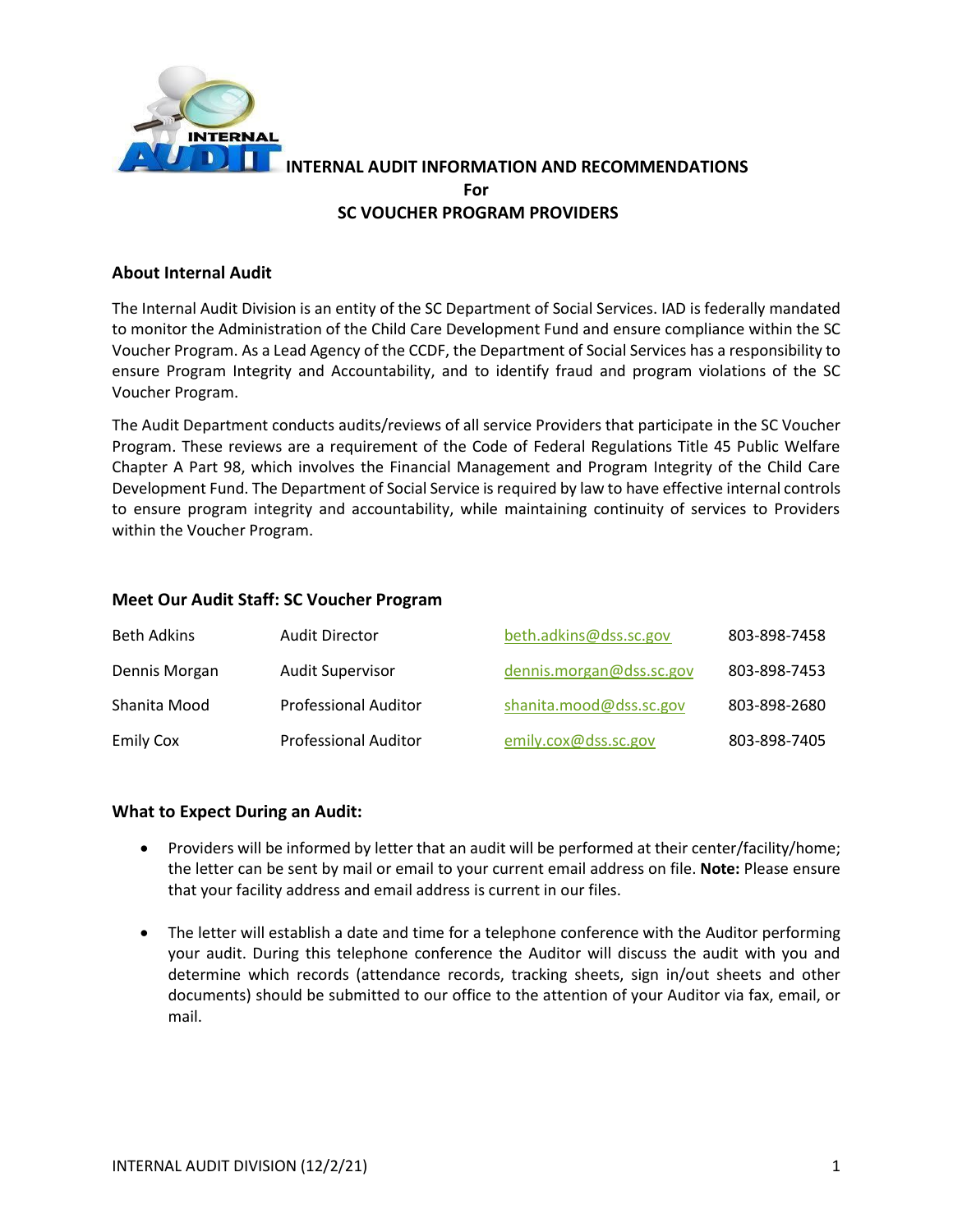

• It is recommended that the Provider prepare for the audit; collect and review all attendance records, tracking sheets, USDA food program sheets, and receipts for childcare. Make sure that the documents are legible, in order, and ready to be faxed, emailed, or mailed to the Internal Audit Department of the Department of Social Services. If an in-person audit will be performed; prepare for the Auditors arrival.

**Note: Audits can be done in person at your facility or the Auditor may request that you submit your records to our office, if you choose to mail your documents DSS is not responsible for reimbursement.** 

#### **Audit Procedures:**

- Auditors will review your attendance records, sign in sheets, and/or tracking sheets to ensure that attendance records match your service voucher logs, that each child on your records have a connection to your center and ensure that attendance is taken daily.
- Auditors will also ensure that each Provider follows the guidelines of the Quality Compliance Agreement that each Provider must sign and follow as a condition of participating in the SC Voucher Program.
- Financial records may be viewed to ensure that private paying clients are charged the same rates as SC Voucher clients, or to ensure that all clients are charged for a vacation week if the center is closed.

#### **Policies and Procedures Related to Childcare Attendance**

#### **5.18.1 Attendance**

- Daily attendance records must be maintained for each child served through the SC Voucher Program.
- Attendance may be documented in several different ways, which include the following:

o Recording days and actual hours of attendance or absences in a roll book or log sheet, to include the USDA Log Sheet o Using sign-in/sign-out sheets OR

o Using computer logs/spreadsheets, DSS form 3353, etc.

**Note: Please see appendix A for Examples**

**IMPORTANT NOTE**: **If the provider uses sign-in/sign-out sheets, and the parent fails to sign-in and signout, the SCDSS Auditors may recoup funds.**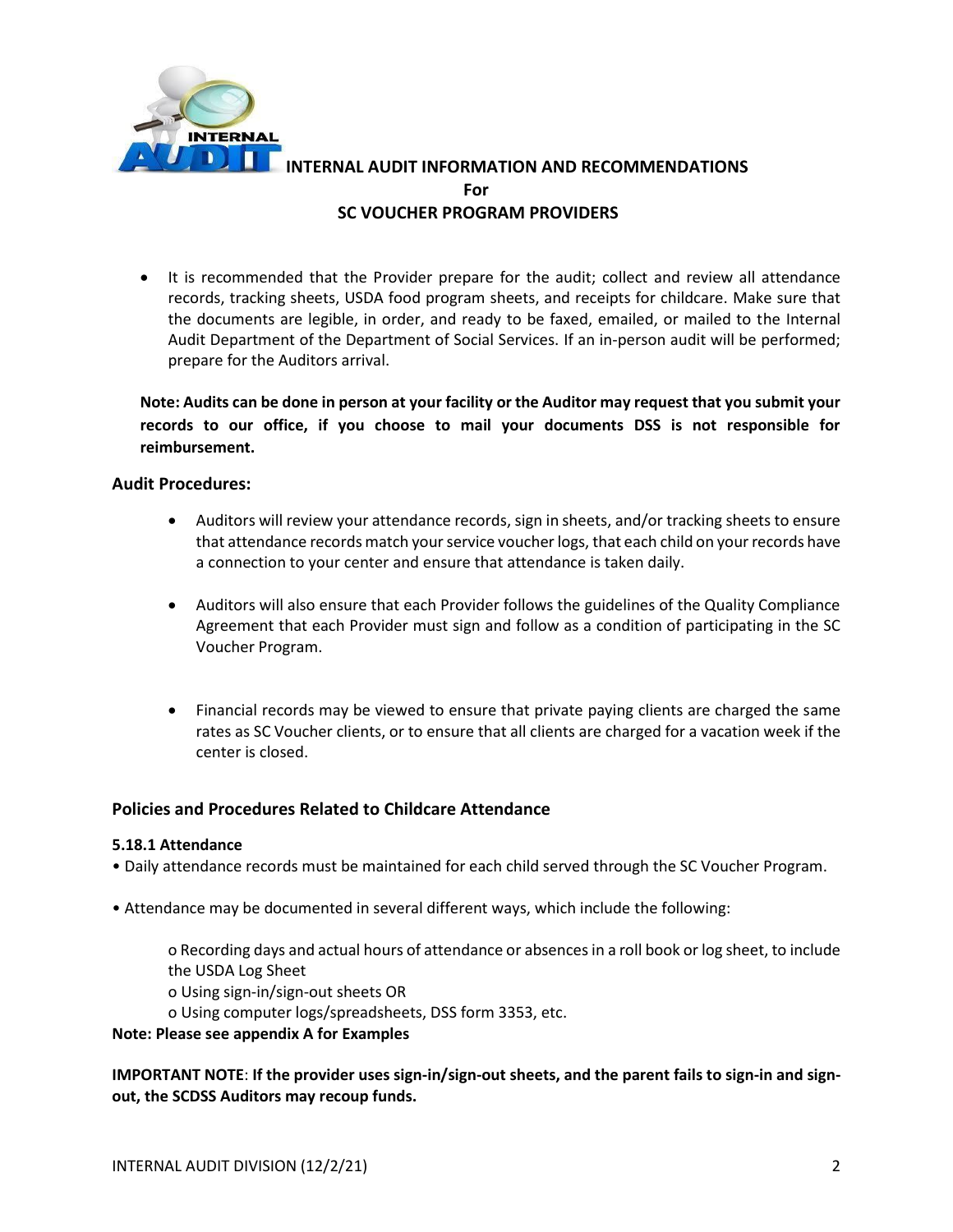

• The child's name on the attendance must match the name on the SVL. The child's given name, not a nickname, should be recorded. **Note: Please do not record nicknames, abbreviations, or initials. The Childs full name must be used.**

• Records must match the absences reported on the SVL submitted for the period. Providers must accurately report all absences on the SVL indicating "0" for the hours attended and the absence reason code or the actual number of hours attended daily (whole numbers only). **NOTE: A provider who does not maintain daily attendance or accurate records may be required to repay funds if the provider cannot provide documentation that the child attended the program.**

• Daily attendance records may be requested to resolve a discrepancy between two different providers when a child's date of attendance is in question.

#### **5.18.2 Service Voucher Log (SVL)**

A. A provider must maintain copies of the submitted SVL on-site for a period of three years or longer, if in an audit. **NOTE**: Providers who participate in the On-line SVL system must keep a paper copy of the submitted SVL.

B. The provider should review the SVL against the Provider's Remittance Advice.

#### **5.18.4 Tracking Sheets (License-Exempt Providers)**

As part of supervision of children, providers are responsible for tracking children's whereabouts throughout the facility. Tracking ensures that children are accounted for, and are not left behind on playgrounds, in classrooms or on field trips. The tracking sheet denotes the child's presence from the time they enter the facility until they leave. At any given time, the sheet should reflect the child's whereabouts. **Note: It is recommended that you keep all tracking sheets until you have been audited by the Internal Audit Division.**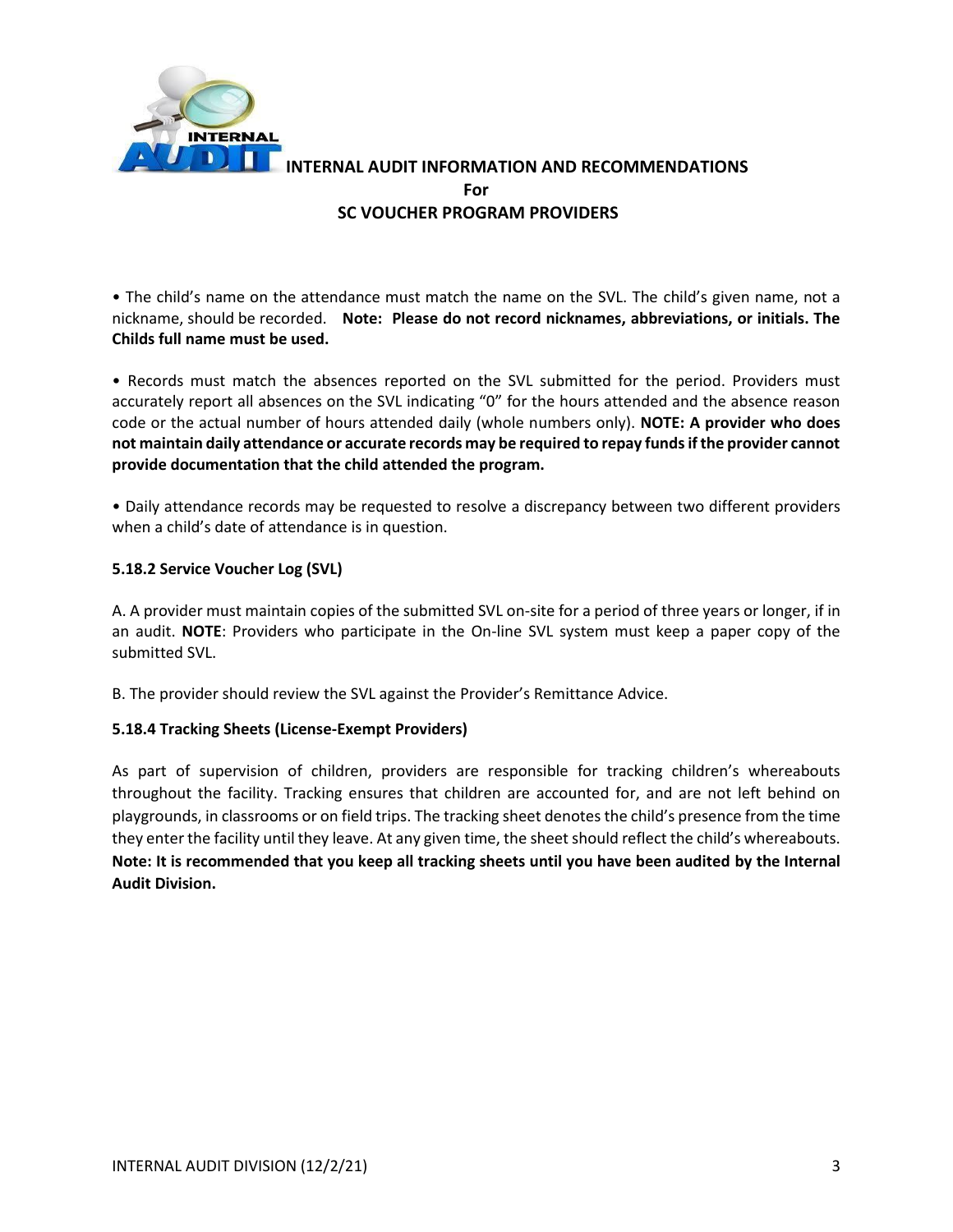

## **Recommendations for Provider Attendance Records**

It is our recommendation that all attendance and/or tracking records should be:

- Legible
- Typed or Handwritten in Ink
- Weekly or Monthly Attendance Records format
- Month, Date, and Year should be on all Records/Pages
- Center/ Facility Name Written on Records
- Must Use Childs Full Name as it Appears on Vouchers (**no nicknames, abbreviations, or initials**)
- In an orderly fashion, alphabetized if possible
- Each child must have attendance recorded (siblings MUST have separate attendance records).
- If Possible, Keep a Master Attendance Record/Spreadsheet of All SC Voucher Children. (this can be an excel spreadsheet, form 3353, attendance book, etc.)

We strongly encourage Providers to have a Master Attendance Record for SC Voucher Children, this will allow one to closely monitor attendance records for those children receiving voucher payments. It would also help to keep track of start/stop dates, total days missed, and other pertinent information related to the SC Voucher Childs' attendance.

These recommendations will allow Internal Audit to complete a review of your facility efficiently and effectively while ensuring compliance within the SC Voucher Program. The recommendations will also create simplicity with keeping track of attendance records and ensure that administrative errors are minimal.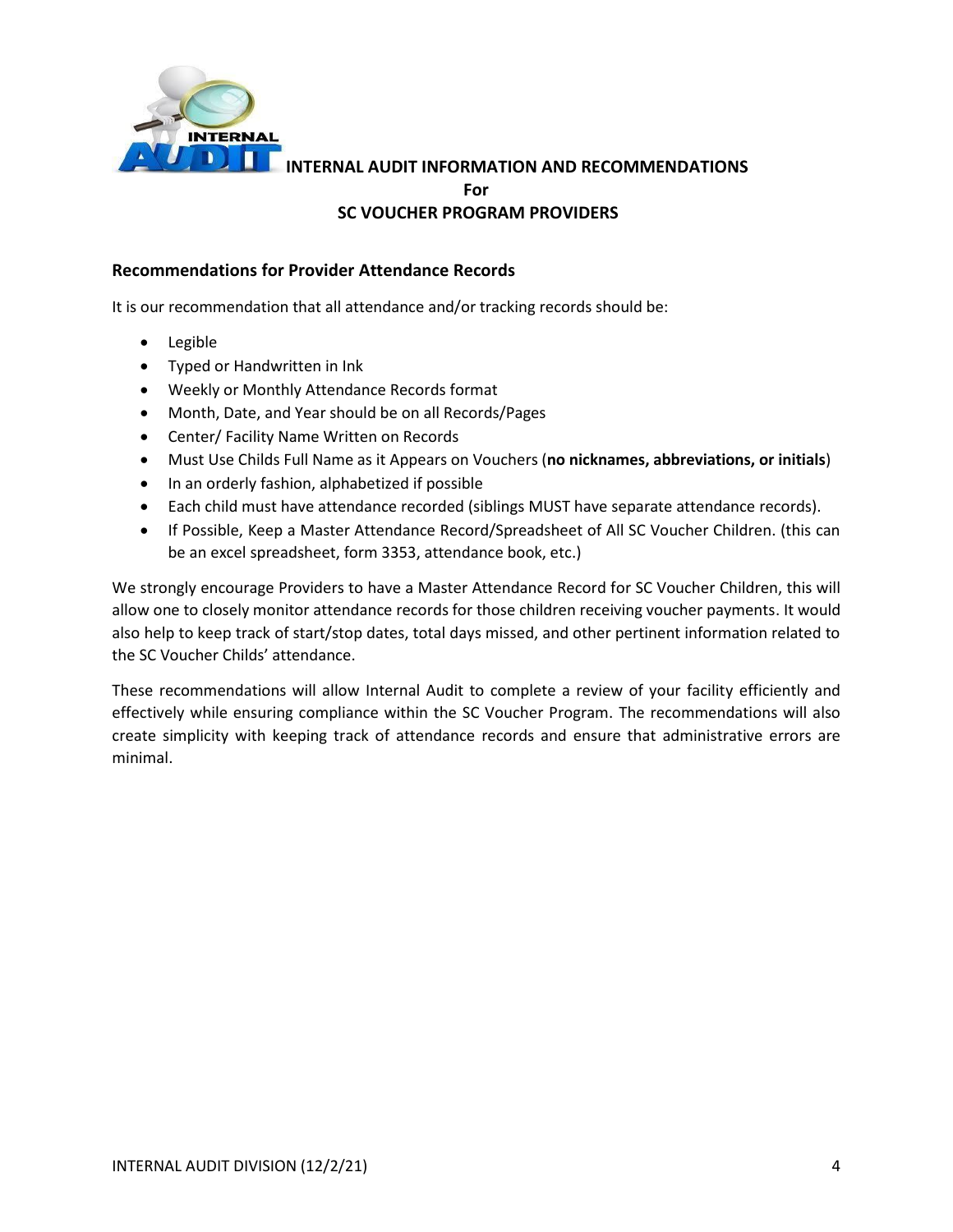

**INTERNAL AUDIT INFORMATION AND RECOMMENDATIONS**

**For**

#### **SC VOUCHER PROGRAM PROVIDERS**

### **FREQUENTLY ASKED QUESTIONS:**

#### **1. How often will I be audited?**

Providers will be audited throughout the duration of their participation in the SC Voucher Program. Audits are performed every one to two years on average.

**2. Are we supposed to keep tracking sheets? I have never been told to keep them past a month.** We recommend that you keep your tracking sheets for auditing purposes in case you must prove

that you provided care for a child at your facility. Tracking sheets can serve as a backup of attendance records when a child may have been mistakenly left off the records.

- **3. Do we have to keep attendance records?** Yes. Providers must show proof that a child attended their Daycare facility.
- **4. Who do I need to contact if a child has not started?** The Control Center 800-262-4416

#### **5. Do I need to report if I am closed for a week?**

Yes. If the Provider closes the facility for a week this must be reported to the Control Center, and the Provider must charge Private Paying Clients for the week if they are requesting payment from DSS. **Note: Providers may be asked to show proof that Private Paying clients have payed.**

- **6. Who do I need to contact about a recoupment payment?** Finance Department
- **7. Who do I need to contact if I have a new Director?**  Contact licensing or your Quality Monitor

#### **8. Can I give a discount to a parent that cannot afford the payments?**

Discounts must be documented in your facility handbook. Discounts must be offered to all children, including SC Voucher children. If a Provider does not offer the same discount to all children, they can be penalized.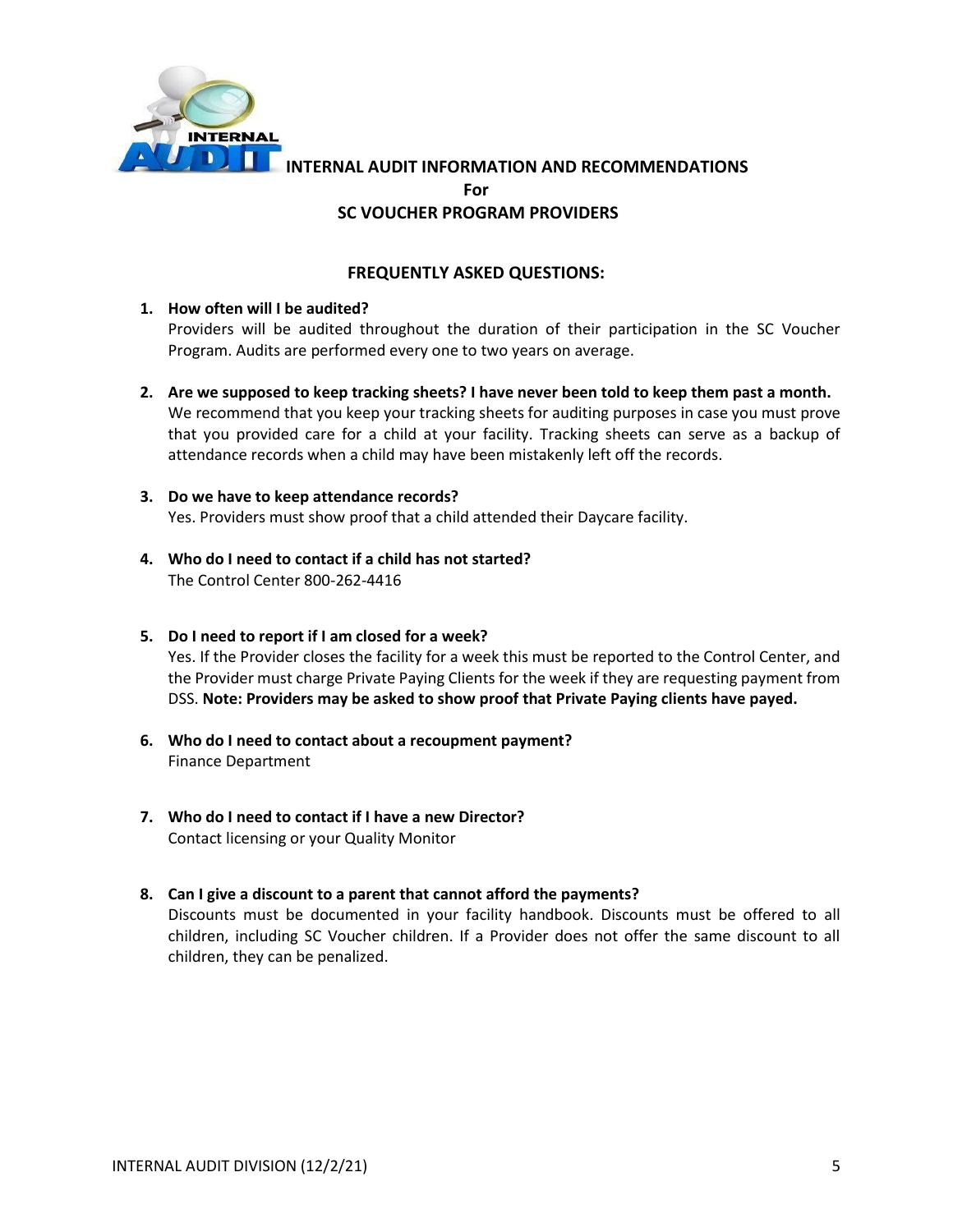

**Appendix A**

**Example 1**

#### **The attendance record show A for absences and P for Present.**

|                | Center Name: CHILDRENS WORLD DAYCARE |              |                |   |                |              |              |              |                |  |             |              |              |              |                | Month: JANUARY 2021 |              |              |              |                              |                                                 |              |              |              |         |  |
|----------------|--------------------------------------|--------------|----------------|---|----------------|--------------|--------------|--------------|----------------|--|-------------|--------------|--------------|--------------|----------------|---------------------|--------------|--------------|--------------|------------------------------|-------------------------------------------------|--------------|--------------|--------------|---------|--|
|                | Name                                 | 1            | $\overline{2}$ | 3 | $\overline{4}$ | 5            | 6            | 7            | 8 <sup>1</sup> |  | 9   10   11 | 12           | 13           | 14           | 15             |                     |              |              |              |                              | 16 17 18 19 20 21 22 23 24 25 26 27 28 29 30 31 |              |              |              |         |  |
| 1              | <b>JASON APPLE</b>                   | $\, {\bf p}$ |                |   | A              | $\mathbf{P}$ | $\, {\bf p}$ | P            | $\, {\bf p}$   |  | P           | $P$ $P$      |              | $\mathbf{P}$ | P              |                     | $\mathbf{P}$ | $\mathbf{P}$ | $\, {\bf p}$ | $\mathbf{p} \mid \mathbf{p}$ |                                                 | $\, {\bf p}$ | $\, {\bf p}$ | $\, {\bf p}$ | $P$ $P$ |  |
| $\overline{2}$ | JOHNNY BUTTER (Jr.)                  | $\mathbf{A}$ |                |   | $\, {\bf p}$   | $\, {\bf p}$ | $\, {\bf p}$ | $\, {\bf p}$ | $\mathbf{P}$   |  | P           | $\, {\bf p}$ | $\mathbf{P}$ | P            | $\overline{A}$ |                     | P            | $\mathbf{P}$ | $\, {\bf p}$ | $P$ $P$                      |                                                 | $\mathbf{P}$ | $\, {\bf p}$ | $\, {\bf p}$ | P A     |  |
| 3              |                                      |              |                |   |                |              |              |              |                |  |             |              |              |              |                |                     |              |              |              |                              |                                                 |              |              |              |         |  |
| 4              |                                      |              |                |   |                |              |              |              |                |  |             |              |              |              |                |                     |              |              |              |                              |                                                 |              |              |              |         |  |
| 5              |                                      |              |                |   |                |              |              |              |                |  |             |              |              |              |                |                     |              |              |              |                              |                                                 |              |              |              |         |  |
| 6              |                                      |              |                |   |                |              |              |              |                |  |             |              |              |              |                |                     |              |              |              |                              |                                                 |              |              |              |         |  |
| 7              |                                      |              |                |   |                |              |              |              |                |  |             |              |              |              |                |                     |              |              |              |                              |                                                 |              |              |              |         |  |
| 8              |                                      |              |                |   |                |              |              |              |                |  |             |              |              |              |                |                     |              |              |              |                              |                                                 |              |              |              |         |  |
| 9              |                                      |              |                |   |                |              |              |              |                |  |             |              |              |              |                |                     |              |              |              |                              |                                                 |              |              |              |         |  |
| 10             |                                      |              |                |   |                |              |              |              |                |  |             |              |              |              |                |                     |              |              |              |                              |                                                 |              |              |              |         |  |
| 11             |                                      |              |                |   |                |              |              |              |                |  |             |              |              |              |                |                     |              |              |              |                              |                                                 |              |              |              |         |  |
| 12             |                                      |              |                |   |                |              |              |              |                |  |             |              |              |              |                |                     |              |              |              |                              |                                                 |              |              |              |         |  |
| 13             |                                      |              |                |   |                |              |              |              |                |  |             |              |              |              |                |                     |              |              |              |                              |                                                 |              |              |              |         |  |
| 14             |                                      |              |                |   |                |              |              |              |                |  |             |              |              |              |                |                     |              |              |              |                              |                                                 |              |              |              |         |  |
| 15             |                                      |              |                |   |                |              |              |              |                |  |             |              |              |              |                |                     |              |              |              |                              |                                                 |              |              |              |         |  |
| 16             |                                      |              |                |   |                |              |              |              |                |  |             |              |              |              |                |                     |              |              |              |                              |                                                 |              |              |              |         |  |
| 17             |                                      |              |                |   |                |              |              |              |                |  |             |              |              |              |                |                     |              |              |              |                              |                                                 |              |              |              |         |  |
| 18             |                                      |              |                |   |                |              |              |              |                |  |             |              |              |              |                |                     |              |              |              |                              |                                                 |              |              |              |         |  |
| 19             |                                      |              |                |   |                |              |              |              |                |  |             |              |              |              |                |                     |              |              |              |                              |                                                 |              |              |              |         |  |
| 20             |                                      |              |                |   |                |              |              |              |                |  |             |              |              |              |                |                     |              |              |              |                              |                                                 |              |              |              |         |  |
| 21             |                                      |              |                |   |                |              |              |              |                |  |             |              |              |              |                |                     |              |              |              |                              |                                                 |              |              |              |         |  |
| 22             |                                      |              |                |   |                |              |              |              |                |  |             |              |              |              |                |                     |              |              |              |                              |                                                 |              |              |              |         |  |
| 23             |                                      |              |                |   |                |              |              |              |                |  |             |              |              |              |                |                     |              |              |              |                              |                                                 |              |              |              |         |  |

Points to remember about attendance records:<br>1. First and last names of participants must be listed in alphabetical order.<br>2. Names must agree with the names listed on enrollment records. (DSS Form 2900 for child care cent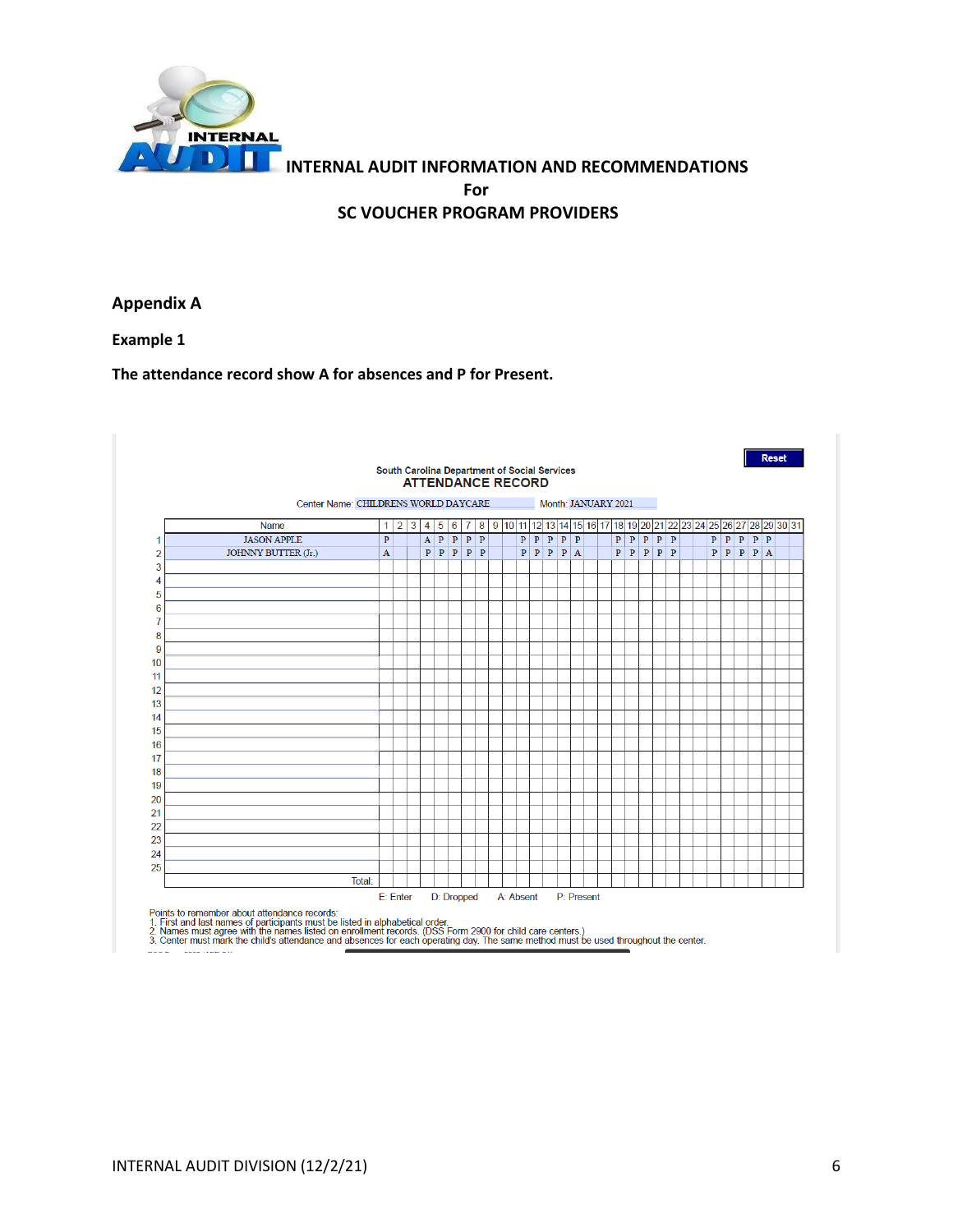

## **Example 2**

T.

#### **The attendance record show attendance hours being recorded.**

|                |                                      |             |                |   |                |                | <b>ATTENDANCE RECORD</b> |                |      |  |           |            |                  | South Carolina Department of Social Services |                     |  |                |                  |                |           |                |  |              |      |                  |            | <b>Reset</b> |                                                                        |
|----------------|--------------------------------------|-------------|----------------|---|----------------|----------------|--------------------------|----------------|------|--|-----------|------------|------------------|----------------------------------------------|---------------------|--|----------------|------------------|----------------|-----------|----------------|--|--------------|------|------------------|------------|--------------|------------------------------------------------------------------------|
|                | Center Name: CHILDRENS WORLD DAYCARE |             |                |   |                |                |                          |                |      |  |           |            |                  |                                              | Month: JANUARY 2021 |  |                |                  |                |           |                |  |              |      |                  |            |              |                                                                        |
|                | Name                                 | $\mathbf 1$ | $\overline{2}$ | 3 | $\overline{4}$ | $\overline{5}$ | $6 \mid$                 |                |      |  |           |            |                  |                                              |                     |  |                |                  |                |           |                |  |              |      |                  |            |              | 7 8 9 10 11 2 13 14 15 16 17 18 19 20 21 22 23 24 25 26 27 28 29 30 31 |
| 1              | <b>JASON APPLE</b>                   | 10          |                |   |                |                | $8$   $8$   10   7   10  |                |      |  |           | $8 \mid 8$ |                  | 8 10 8                                       |                     |  | $\overline{4}$ |                  |                | 8 10 10 8 |                |  | 8 8          |      | 8                | $8 \mid 6$ |              |                                                                        |
| $\overline{2}$ | JOHNNY BUTTER (Jr.)                  | $\bf 8$     |                |   |                | 8 10 8         |                          | 7 <sup>1</sup> | 8    |  | 8         | 10         | $\boldsymbol{8}$ | 8                                            | $7\phantom{.0}$     |  | 5              | $\boldsymbol{8}$ | $8\phantom{1}$ |           | 8 9            |  | $10 \vert 8$ |      | $\boldsymbol{8}$ | 6 4        |              |                                                                        |
| 3              | <b>SUE CANDY</b>                     | 10          |                |   |                |                | 1088                     |                | 8 10 |  |           | 7 5        | 8                | 8                                            | 6                   |  | $10 \vert 8$   |                  | 8              | 6         | $\overline{5}$ |  |              | 10 8 |                  | 8   10   6 |              |                                                                        |
| 4              |                                      |             |                |   |                |                |                          |                |      |  |           |            |                  |                                              |                     |  |                |                  |                |           |                |  |              |      |                  |            |              |                                                                        |
| 5              |                                      |             |                |   |                |                |                          |                |      |  |           |            |                  |                                              |                     |  |                |                  |                |           |                |  |              |      |                  |            |              |                                                                        |
| 6              |                                      |             |                |   |                |                |                          |                |      |  |           |            |                  |                                              |                     |  |                |                  |                |           |                |  |              |      |                  |            |              |                                                                        |
| 7              |                                      |             |                |   |                |                |                          |                |      |  |           |            |                  |                                              |                     |  |                |                  |                |           |                |  |              |      |                  |            |              |                                                                        |
| 8              |                                      |             |                |   |                |                |                          |                |      |  |           |            |                  |                                              |                     |  |                |                  |                |           |                |  |              |      |                  |            |              |                                                                        |
| 9              |                                      |             |                |   |                |                |                          |                |      |  |           |            |                  |                                              |                     |  |                |                  |                |           |                |  |              |      |                  |            |              |                                                                        |
| 10             |                                      |             |                |   |                |                |                          |                |      |  |           |            |                  |                                              |                     |  |                |                  |                |           |                |  |              |      |                  |            |              |                                                                        |
| 11             |                                      |             |                |   |                |                |                          |                |      |  |           |            |                  |                                              |                     |  |                |                  |                |           |                |  |              |      |                  |            |              |                                                                        |
| 12             |                                      |             |                |   |                |                |                          |                |      |  |           |            |                  |                                              |                     |  |                |                  |                |           |                |  |              |      |                  |            |              |                                                                        |
| 13             |                                      |             |                |   |                |                |                          |                |      |  |           |            |                  |                                              |                     |  |                |                  |                |           |                |  |              |      |                  |            |              |                                                                        |
| 14             |                                      |             |                |   |                |                |                          |                |      |  |           |            |                  |                                              |                     |  |                |                  |                |           |                |  |              |      |                  |            |              |                                                                        |
| 15             |                                      |             |                |   |                |                |                          |                |      |  |           |            |                  |                                              |                     |  |                |                  |                |           |                |  |              |      |                  |            |              |                                                                        |
| 16             |                                      |             |                |   |                |                |                          |                |      |  |           |            |                  |                                              |                     |  |                |                  |                |           |                |  |              |      |                  |            |              |                                                                        |
| 17             |                                      |             |                |   |                |                |                          |                |      |  |           |            |                  |                                              |                     |  |                |                  |                |           |                |  |              |      |                  |            |              |                                                                        |
| 18             |                                      |             |                |   |                |                |                          |                |      |  |           |            |                  |                                              |                     |  |                |                  |                |           |                |  |              |      |                  |            |              |                                                                        |
| 19             |                                      |             |                |   |                |                |                          |                |      |  |           |            |                  |                                              |                     |  |                |                  |                |           |                |  |              |      |                  |            |              |                                                                        |
| 20             |                                      |             |                |   |                |                |                          |                |      |  |           |            |                  |                                              |                     |  |                |                  |                |           |                |  |              |      |                  |            |              |                                                                        |
| 21             |                                      |             |                |   |                |                |                          |                |      |  |           |            |                  |                                              |                     |  |                |                  |                |           |                |  |              |      |                  |            |              |                                                                        |
| 22             |                                      |             |                |   |                |                |                          |                |      |  |           |            |                  |                                              |                     |  |                |                  |                |           |                |  |              |      |                  |            |              |                                                                        |
| 23             |                                      |             |                |   |                |                |                          |                |      |  |           |            |                  |                                              |                     |  |                |                  |                |           |                |  |              |      |                  |            |              |                                                                        |
| 24             |                                      |             |                |   |                |                |                          |                |      |  |           |            |                  |                                              |                     |  |                |                  |                |           |                |  |              |      |                  |            |              |                                                                        |
| 25             |                                      |             |                |   |                |                |                          |                |      |  |           |            |                  |                                              |                     |  |                |                  |                |           |                |  |              |      |                  |            |              |                                                                        |
|                | Total:                               | E: Enter    |                |   |                |                | D: Dropped               |                |      |  | A: Absent |            |                  |                                              | P: Present          |  |                |                  |                |           |                |  |              |      |                  |            |              |                                                                        |

Points to remember about attendance records:<br>1. First and last names of participants must be listed in alphabetical order.<br>2. Names must agree with the names listed on enrollment records. (DSS Form 2900 for child care cent

DSS Form 3353 (APR 04)